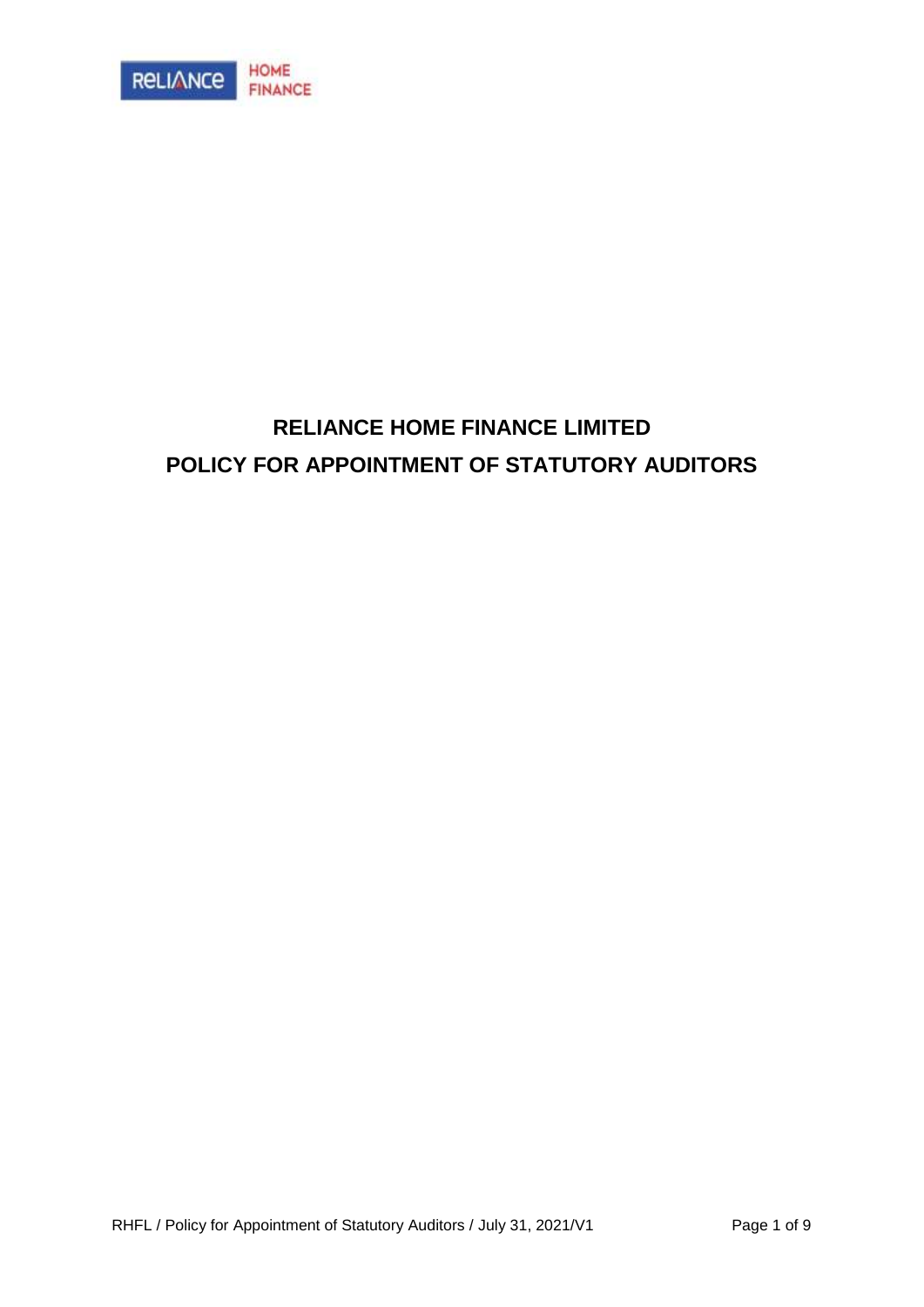

## **1. Introduction:**

Reliance Home Finance Limited (henceforth referred as "the Company or RHFL") is registered with National Housing Bank ('NHB') as a housing finance company (HFC) without accepting public deposits, as defined under Section 29A of the National Housing Bank Act, 1987. The equity shares of the Company are listed on NSE and BSE. Thus, the provisions of Companies Act, 2013, SEBI Regulations and guidelines issued by NHB / RBI for Non-Banking Financial Companies (including HFCs) are applicable.

The Reserve Bank of India vide its circular Ref.No.DoS.CO.ARG/SEC.01/08.91.001/ 2021-22 dated April 27, 2021 issued guidelines for Appointment of Statutory Central Auditors (SCAs) / Statutory Auditors (SAs) of Commercial Banks (excluding RRBs), UCBs and NBFCs (including HFCs) (hereinafter referred to as the 'RBI Guidelines'). Paragraph 10 of the Guidelines mandate RCL to formulate a Board approved policy for appointment of Statutory Auditors and procedure thereof.

Keeping this in view the following policy on appointment of Statutory Auditors and procedure thereof has been adopted by the Board of Directors of the Company.

In case of any subsequent amendment in the Guidelines which makes any of the provisions in this Policy inconsistent with the amended guidelines, the provisions amended guidelines would prevail over the Policy and the provisions in this Policy would be modified in due course to make it consistent with such changes.

In case of any divergence in any aspects / parameters amongst guidelines issued by / under the Companies Act, SEBI, RBI or NHB in matters relating to Statutory Audit / Auditors, then the Company shall ensure compliance with the strictest one.

## **2. Applicability:**

The Policy shall be applicable from Financial Year 2021-22 and onwards and have flexibility to adopt Second half of FY 2021-22 in order to ensure that there is no disruption.

#### **3. Number of SAs and Branch Coverage:**

a. For Entities with asset size of Rs.15,000 crore and above as at the end of previous year, the statutory audit should be conducted under joint audit of a minimum of two audit firms [Partnership firms/Limited Liability Partnerships (LLPs). All other Entities should appoint a minimum of one audit firm (Partnership firm/LLPs) for conducting statutory audit. It shall be ensured that joint auditors of the Entity do not have any common partners and they are not under the same network of audit firms.

The Company's asset size of being less than Rs.15,000 crore as at the end of previous year, the statutory audit should be conducted under audit of one audit firm.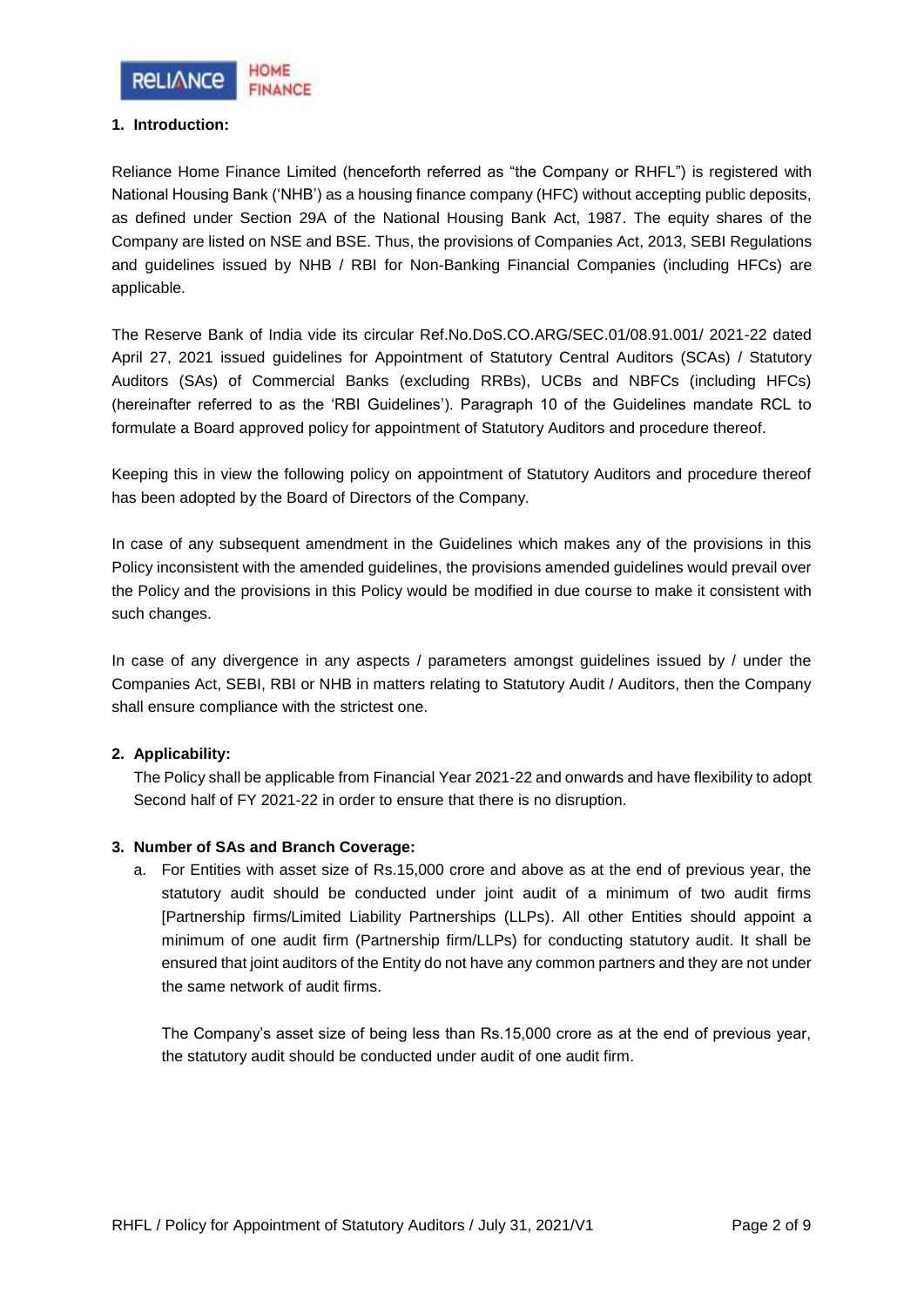

| Sr. No. | Asset Size of the Entity  |     |           |       |     | Maximum number of SAs |   |  |
|---------|---------------------------|-----|-----------|-------|-----|-----------------------|---|--|
| 1.      | Upto Rs. 5,00,000 crore   |     |           |       |     | 4                     |   |  |
|         |                           |     |           |       |     |                       |   |  |
| 2.      | Above                     | Rs. | 5,00,000  | crore | and | Upto                  | 6 |  |
|         | Rs. 10,00,000 crore       |     |           |       |     |                       |   |  |
| 3.      | Above                     | Rs. | 10,00,000 | crore | and | Upto                  | 8 |  |
|         | Rs. 20,00,000 crore       |     |           |       |     |                       |   |  |
| 4.      | Above Rs. 20,00,000 crore |     |           |       |     | 12                    |   |  |
|         |                           |     |           |       |     |                       |   |  |

b. Going forward the Company to ensure the Limit on Maximum SAs appointment as under:

- c. The Company may finalise the work allocation among SAs, before the commencement of the statutory audit, in consultation with their SAs.
- d. The Company should ensure adherence to the provisions of Section 143 (8) of the Companies Act, 2013 regarding audit of accounts of all branches.
- e. For the Entities (excluding Payment Banks and Core Investment Companies), SAs shall visit and audit at least the Top 20 branches / Top 20% of the branches of the Entities (in case of Entities having less than 100 branches), to be selected in order of the level of outstanding advances, in such a manner as to cover a minimum of 15% of total gross advances of the Entities.

#### **4. Tenure and Rotation:**

- a. Appoint the SAs for a continuous period of three years, subject to the firms satisfying the eligibility norms each financial year;
- b. An audit firm would not be eligible for reappointment in the same Entity for six years (two tenures) after completion of full or part of one term of the audit tenure. However, audit firms can continue to undertake statutory audit of other Entities;
- c. Appointed audit firm can concurrently take up statutory audit of a maximum eight NBFCs during a particular year;
- d. The Company shall inform concerned SSM/RO at RBI about removal of SAs before completion of three years tenure, along with reasons/justification for the same, within a month of such a decision being taken.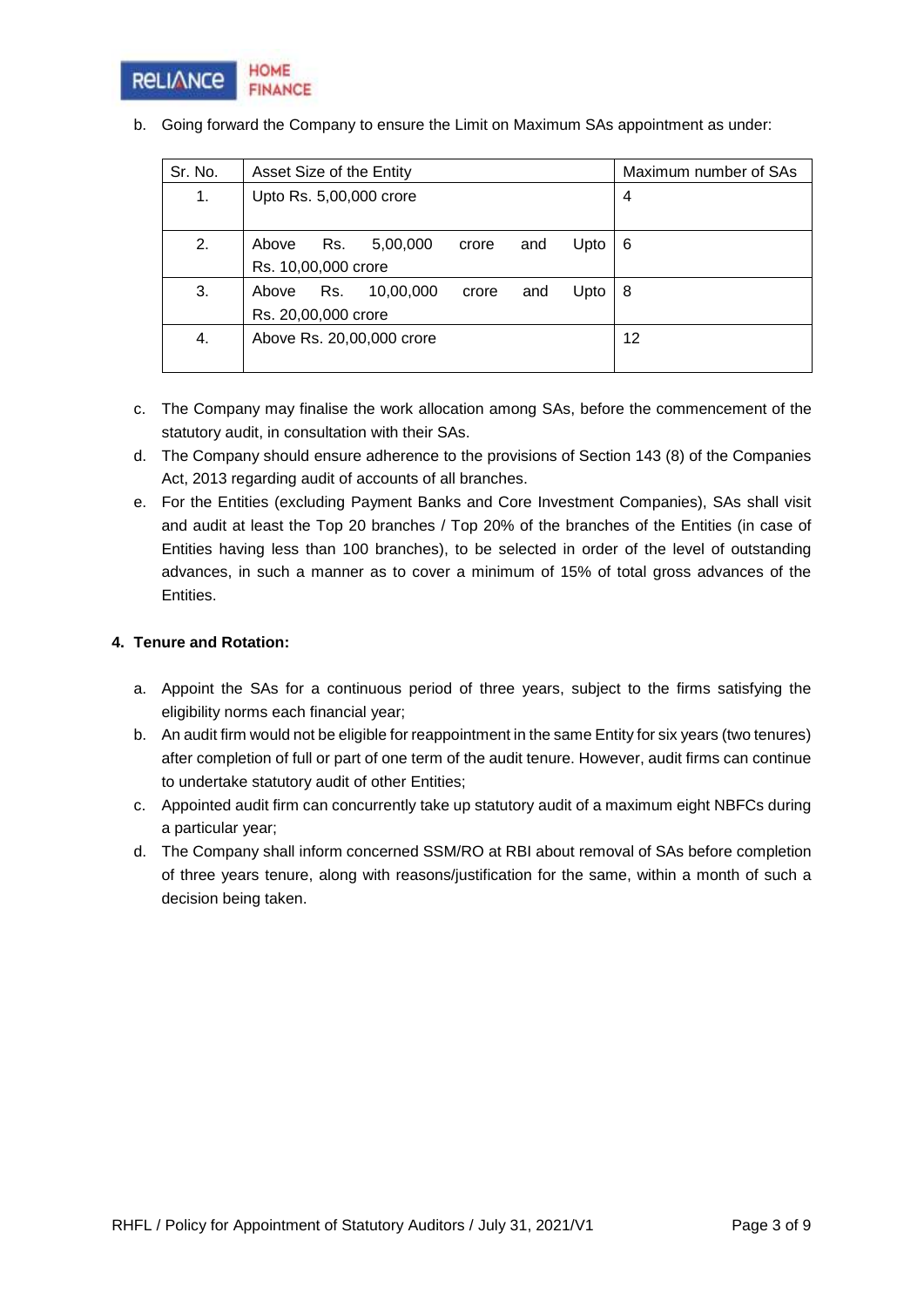

## **5. Eligibility criteria to be considered for appointment of auditors:**

## **A. Basic Eligibility**

| Asset Size of             | Minimum No. of     | Out of total FTPs,    | Minimum No.   | Minimum No. | <b>Minimum</b> |
|---------------------------|--------------------|-----------------------|---------------|-------------|----------------|
| Entity as on              | Full-Time          | Minimum<br>No. of $ $ | of Full Time  | of years of | No.<br>0f      |
| 31 <sup>st</sup> March of | (FTPs)<br>partners | Chartered<br>Fellow   | Partners/     | Audit       | Profession     |
| Previous Year             | associated<br>with | Accountant (FCA)      | Paid<br>CAs   | Experience  | staff<br>al    |
|                           | the firm for a     | Partners associated   | with          | of the firm | (Note 4)       |
|                           | period of at least | with the firm for a   | CISA/ISA      | (Note 3)    |                |
|                           | three $(3)$ years  | period of at least    | Qualification |             |                |
|                           | (Note 1)           | three $(3)$ years     | (Note 2)      |             |                |
|                           |                    |                       |               |             |                |
| Above                     | 5                  | 4                     | 2             | 15          | 18             |
| Rs.15,000                 |                    |                       |               |             |                |
| crore                     |                    |                       |               |             |                |
| Above                     | 3                  | $\overline{2}$        | 1             | 8           | 12             |
| Rs. 1,000 crore           |                    |                       |               |             |                |
| Up<br>and<br>to           |                    |                       |               |             |                |
| Rs.15,000                 |                    |                       |               |             |                |
| crore                     |                    |                       |               |             |                |
| Upto Rs.1,000             | 2                  |                       | $1^*$         | 8           | 8              |
| crore                     |                    |                       |               |             |                |

\* Not mandatory for UCBs/NBFCs with asset size of upto Rs. 1,000 crore.

Note 1: There should be at least one-year continuous association of partners with the firm as on the date of shortlisting for considering them as full-time partners. The full-time partner's association with the firm would mean exclusive association. Further, for appointment as SCAs/SAs of all Commercial Banks (excluding RRBs), and other Entities with asset size above Rs. 1,000 crore, at least two partners of the firm shall have continuous association with the firm for at least 10 years.

The definition of 'exclusive association' will be based on the following criteria:

- a. The Full-time partner should not be a partner in another firm/s;
- b. She / He should not be employed full time / part time elsewhere;
- c. She / He should not be practicing in her/his own name or engaged in practice otherwise or engaged in other activity which would be deemed to be in practice under Section 2(2) of the Chartered Accountants Act, 1949; and
- d. the Board / Audit Committee shall examine and ensure that the income of the partner from the firm/LLP is adequate for considering them as full-time exclusively associated partners, which will ensure the capability of the firm for the purpose.

## Note 2: CISA/ISA Qualification:

For UCBs and NBFCs with asset size upto Rs. 1,000 crore, there is no minimum requirement in this regard. However, such Entities may give priority to firms with full time partners or full time CAs having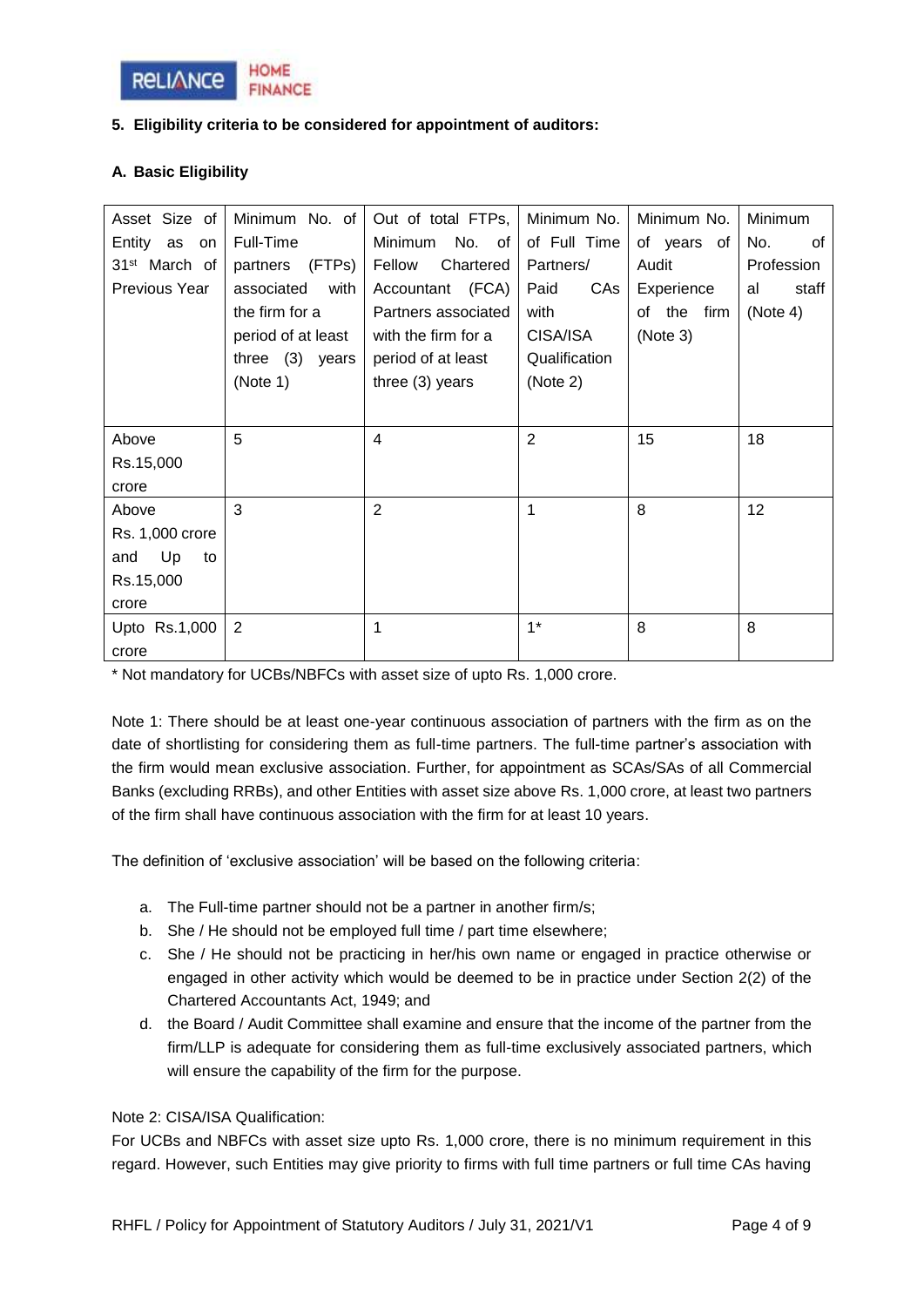

CISA/ISA qualification. There should be at least one-year continuous association of Paid CAs with CISA/ISA qualification with the firm as on the date of empanelment (for PSBs) / shortlisting (for other Entities) for considering them as Paid CAs with CISA/ISA qualification for the purpose.

#### Note 3: Audit Experience:

Audit experience shall mean experience of the audit firm as Statutory Central/Branch Auditor of Commercial Banks (excluding RRBs)/ UCBs/NBFCs/ AIFIs. For UCBs and NBFCs, audit experience shall mean experience of the audit firm as Statutory Central/Branch Auditor of Commercial Banks (excluding RRBs)/ UCBs/NBFCs/ AIFIs. In case of merger and demerger of audit firms, merger effect will be given after 2 years of merger while demerger will be affected immediately for this purpose.

#### Note 4: Professional Staff:

Professional staff includes audit and article clerks with knowledge of book-keeping and accountancy and who are engaged in on-site audits but excludes typists/stenos/computer operators/ secretaries/subordinate staff, etc. There should be at least one-year continuous association of professional staff with the firm as on the date of shortlisting for considering them as professional staff for the purpose.

#### **B. Additional Consideration**

- i. The audit firm, proposed to be appointed as SAs for the Company, should be duly qualified for appointment as auditor of a company in terms of Section 141 of the Companies Act, 2013;
- ii. The audit firm should not be under debarment by any Government Agency, National Financial Reporting Authority (NFRA), the Institute of Chartered Accountants of India (ICAI), RBI or Other Financial Regulators;
- iii. The Company shall ensure that appointment of SAs is in line with the ICAI's Code of Ethics/any other such standards adopted and does not give rise to any conflict of interest;
- iv. if any partner of a Chartered Accountant firm is a director in any Entity, the said firm shall not be appointed as SCA / SA of any of the group entities of that Entity. (Group entities shall mean two or more entities related to each other through any of the following relationships, viz. Subsidiary – parent (defined in terms of AS 21), Joint venture (defined in terms of AS 27), Associate (defined in terms of AS 23), Promoter-promotee [as provided in the SEBI (Acquisition of Shares and Takeover) Regulations, 1997] for listed companies, a related party (defined in terms of AS 18), Common brand name and investment in equity shares of 20% and above.)
- v. The auditors for Entities with asset size above Rs.1,000 Crore should preferably have capability and experience in deploying Computer Assisted Audit Tools and Techniques (CAATTs) and Generalized Audit Software (GAS), commensurate with the degree/ complexity of computer environment of the Entities where the accounting and business data reside in order to achieve audit objectives**.**
- vi. For audit of UCBs, the SA of the firm should have a fair knowledge of the functioning of the cooperative sector and shall preferably have working knowledge of the language of the state in which the UCB/branch of the UCB is located.

## **C. Continued Compliance with basic eligibility criteria**

In case any audit firm (after appointment) does not comply with any of the eligibility norms (on account of resignation, death etc. of any of the partners, employees, action by Government Agencies, NFRA,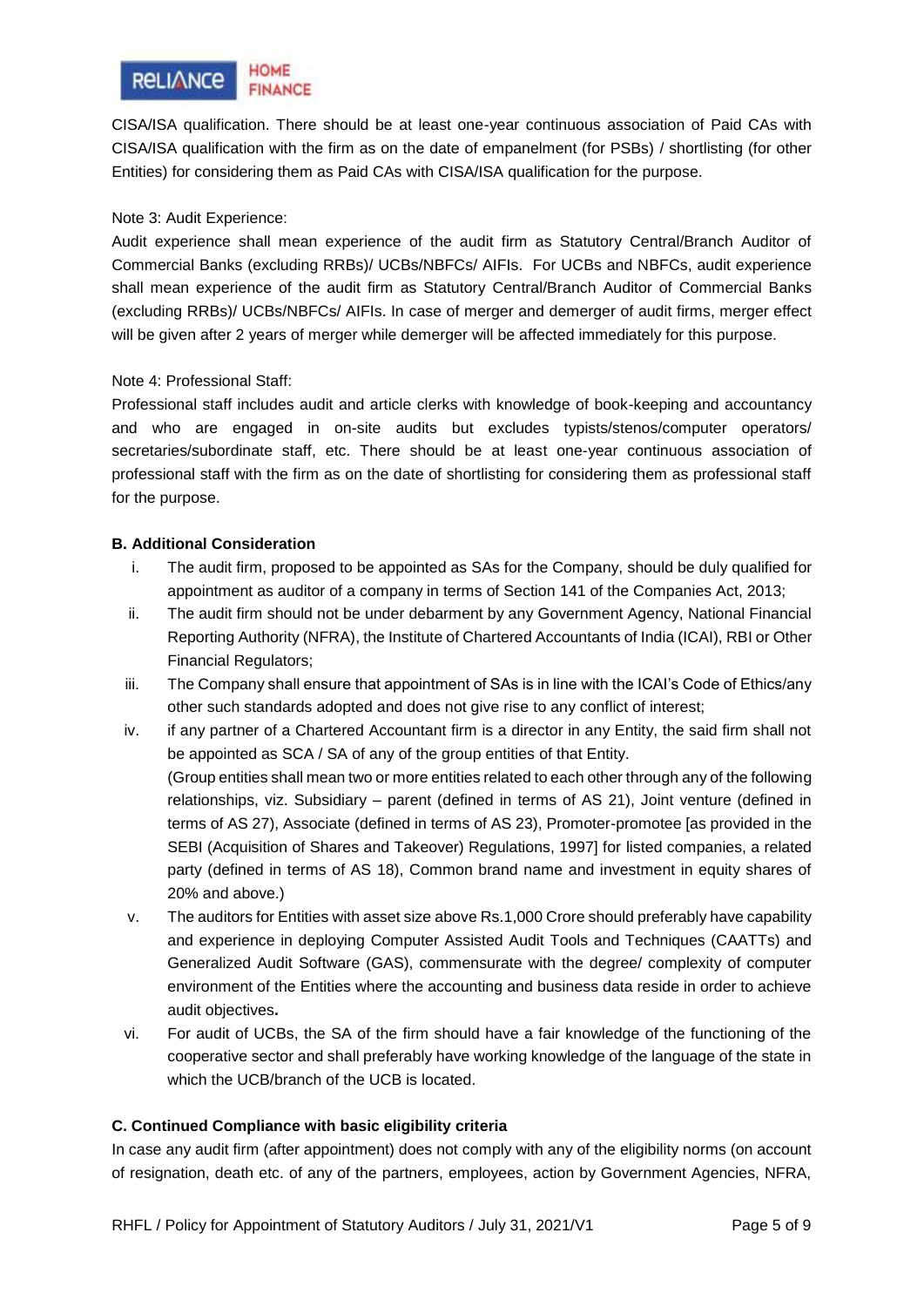

ICAI, RBI, other Financial Regulators, etc.), it may promptly approach the Company with full details. Further, the audit firm shall take all necessary steps to become eligible within a reasonable time and in any case, the audit firm should be complying with the above norms before commencement of Annual Statutory Audit for Financial Year ending 31<sup>st</sup> March and till the completion of annual audit.

In case of any extraordinary circumstance after the commencement of audit, like death of one or more partners, employees, etc., which makes the firm ineligible with respect to any of the eligibility norms, RBI will have the discretion to allow the concerned audit firm to complete the audit, as a special case.

## **6. Procedure to be followed for Appointment of SAs:**

- i. The Company shall shortlist minimum of 2 audit firms for every vacancy of SAs so that even if firm at first preference is found to be ineligible / refuses appointment, the firm at second preference can be appointed and the process of appointment of SAs does not get delayed.
- ii. The banking companies shall continue to follow the existing procedure followed by them for selection of SAs. They shall place the name of shortlisted audit firms, in order of preference, before their ACB for selection as SAs.
- iii. The Company shall obtain a certificate, along with relevant information as per **Form B**, from the audit firm(s) proposed to be appointed as SAs by the Company to the effect that the audit firm(s) complies with all the eligibility norms prescribed by RBI for the purpose. Such certificate should be signed by the main partner/s of the audit firm proposed for appointment of SAs of the Entities, under the seal of the said audit firm.
- iv. the Company shall intimate RBI about the appointment of SCAs/SAs for each year by way of a certificate in **Form A** within one month of such appointment. While intimating RBI for appointment of SAs shall indicate its total asset size as on March  $31<sup>st</sup>$  of the previous year (audited figures) and forward a copy of Board / ACB Resolution (resolution not needed for foreign banks operating under branch mode) approving names of audit firms and also furnish information as per Form B.

## **7. Criteria for ensuring independence of auditor:**

- a. the Audit Committee of the Board (ACB) shall monitor and assess the independence of the auditors and conflict of interest position in terms of relevant regulatory provisions, standards and best practices. Any concerns in this regard may be flagged by the ACB to the Board of Directors of the Company and concerned Senior Supervisory Manager (SSM) / Regional Office (RO) of RBI.
- b. In case of any concern with the Management of the Entities such as non-availability of information / non-cooperation by the Management, which may hamper the audit process, the SAs shall approach the Board / ACB of the Company, under intimation to the concerned SSM/RO of RBI.
- c. Concurrent auditors of the Company should not be considered for appointment as a SAs of the Company. The audit of the Company and any entity with large exposure to the Company for the same reference year should also be explicitly factored in while assessing independence of the auditor.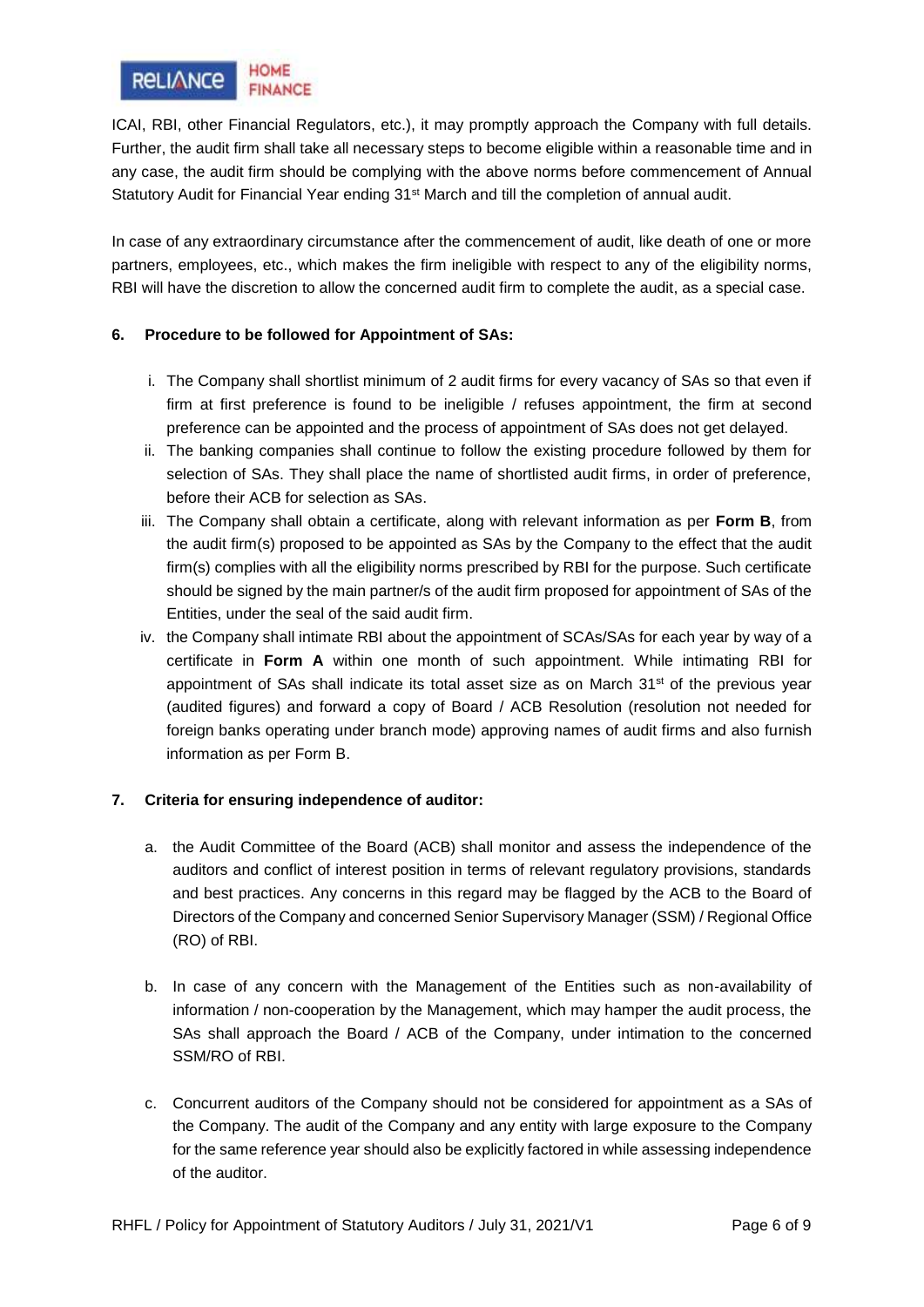

- d. The time gap between any non-audit works (services mentioned at Section 144 of the Companies Act, 2013, internal assignments, special assignments, etc.) by the SAs for the Entities or any audit / non-audit works for its group entities should be at least one year, before or after its appointment as SAs. However, during the tenure as SA, an audit firm may provide such services to the concerned Entities which may not normally result in a conflict of interest, and Entities may take their own decision in this regard, in consultation with the Board / ACB.
- e. The restrictions as detailed in para c and d above, should also apply to an audit firm under the same network of audit firms or any other audit firm having common partners.

#### **8. Review of Performance of SAs:**

- a. The SAs shall be strictly guided by the relevant professional standards in discharge of their audit responsibilities with highest diligence;
- b. The Board / ACB of the Company shall review the performance of SAs on an annual basis. Any serious lapses / negligence in audit responsibilities or conduct issues on part of the SAs or any other matter considered as relevant shall be reported to RBI within two months from completion of the annual audit. Such reports should be sent with the approval / recommendation of the Board / ACB, with the full details of the audit firm.
- c. In the event of lapses in carrying out audit assignments resulting in misstatement of an Entity's financial statements, and any violations/lapses vis-à-vis the RBI's directions/guidelines regarding the role and responsibilities of the SAs in relation to the Company, the SAs would be liable to be dealt with suitably under the relevant statutory/regulatory framework.

#### **9. Audit Fees and Expenses:**

The audit fees for SAs shall be reasonable and commensurate with the scope and coverage of audit, size and spread of assets, accounting and administrative units, complexity of transactions, level of computerization, identified risks in financial reporting, etc.

The ACB shall recommend the Board for payment of Audit fees to SAs and the Board shall approve.

**Encl. Form A Form B**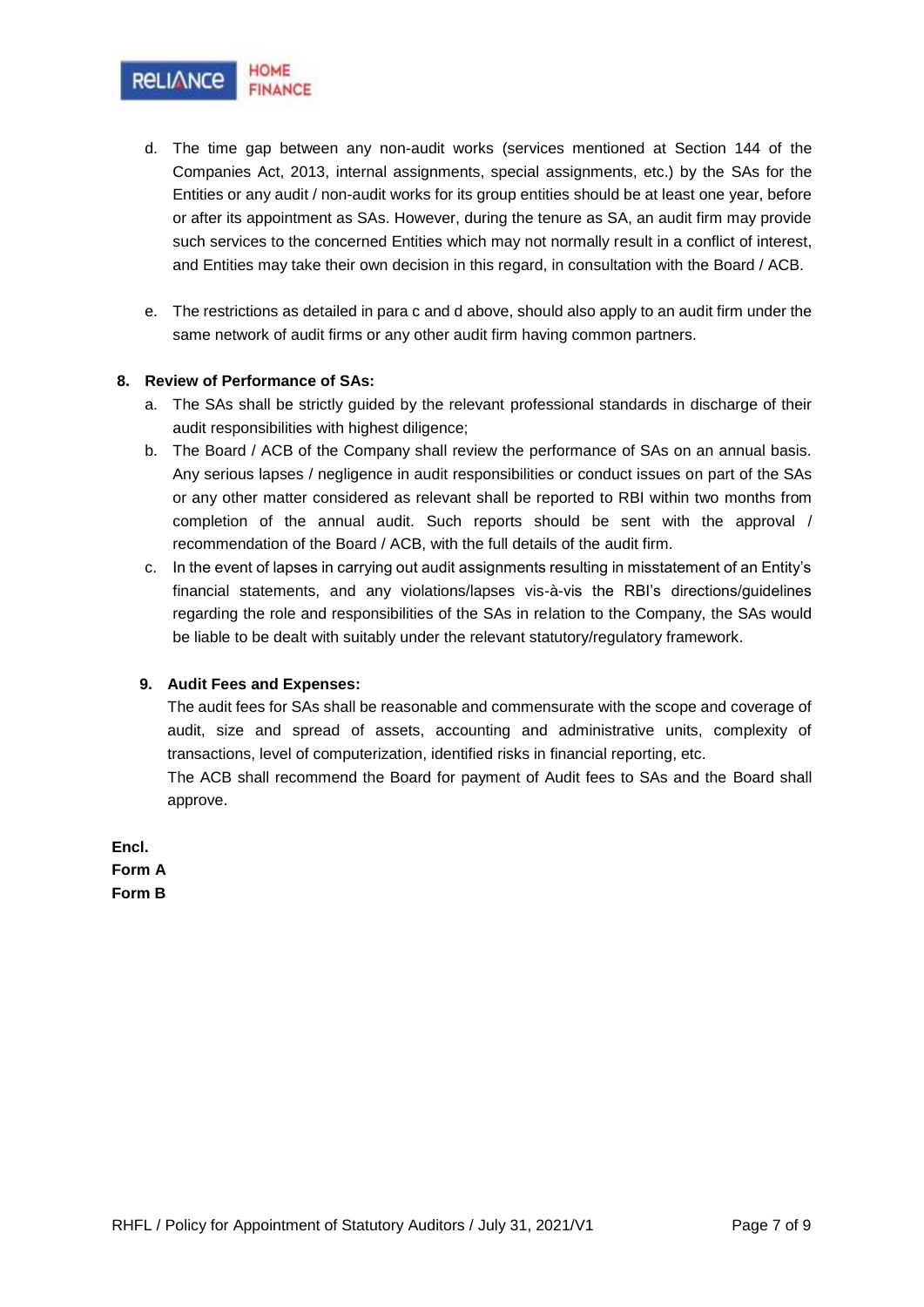

#### **Information to be submitted by the NBFCs regarding appointment of SA**

- 1. The Company has appointed M/s \_\_\_\_\_\_\_\_\_\_\_\_\_\_, Chartered Accountants (Firm Registration Number \_\_\_\_\_\_\_\_\_\_\_\_\_\_\_\_) as Statutory Central Auditor (SCA) / Statutory Auditor (SA) for the financial year  $\frac{1}{2}$  for their 1st / 2<sup>nd</sup> / 3<sup>rd</sup> term.
- 2. The Company has obtained eligibility certificate from (name and Firm Registration Number of the audit firm) appointed as SCA/SA of the company for FY \_\_\_\_along with relevant information in the format as prescribed by RBI.
- 3. The firm has no past association / association for \_\_\_\_\_\_ years with the company as SCA/SA/SBA.
- 4. The company has verified the said firm's compliance with all eligibility norms prescribed by RBI for appointment of SCAs/SAs of NBFCs.

**Signature** (Name and Designation) Date: